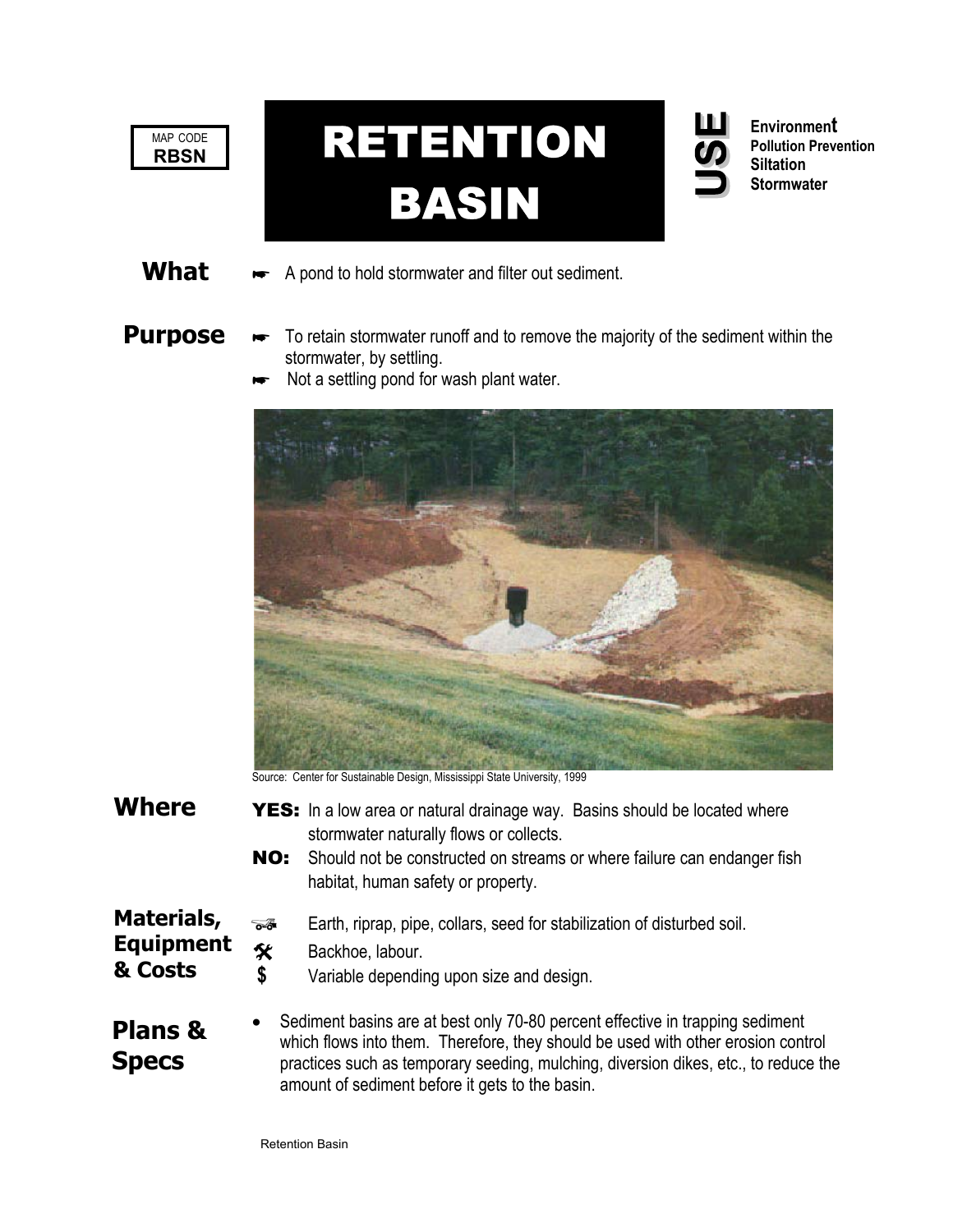# **Plans & Spec's cont'd**

- The basin should be located to intercept the largest possible amount of runoff from the site. The best locations are generally low areas and natural drainage ways.
- Drainage into the basin can be improved by diversion dikes and ditches.
- Retention basins can be made with a number of designs, including:
	- 1. Simple dugout
	- 2. Embankment pond
- Contact the local Mines Branch Regional office for specific Health, Safety & [Reclamation Code](http://www.em.gov.bc.ca/Mining/Healsafe/hsrecode1.htm) requirements and the local office of the [Ministry of Sustainable](http://www.gov.bc.ca/srm/)  [Resource Management](http://www.gov.bc.ca/srm/) for environmental regulations related to larger retention basins.
- There are a number of formulae for calculating the optimum size for stormwater retention basins, but they are beyond the scope of this handbook. Operators can obtain technical advice on these calculations from the above agencies.
- A common approach is to construct a number of ponds in series, with the first to take out the coarsest material, and subsequent ponds to capture progressively finer suspended solids. A series of ponds allows one or more ponds to operate while another is being cleaned.
- A suggested maximum drainage area for a single basin is 10 hectares, unless designed by a professional engineer.
- The design capacity of the basin should be at about 50 cubic metres per hectare of drainage area. . The capacity of the basin may be roughly estimated as 40% x Height x Surface area, with the height measured from the bottom of the basin to the crest of the spillway.
- The sediment cleanout level should be 1/3 of a metre below the crest of the spillway.
- The length of the flow path that the water travels should be three to five times the width of the pond. This path length can be accomplished with baffles.
- Drainage options for the basin include armoured spillways, stand pipes and infiltration.



Source: Center for Sustainable Design, Mississippi State University, 1999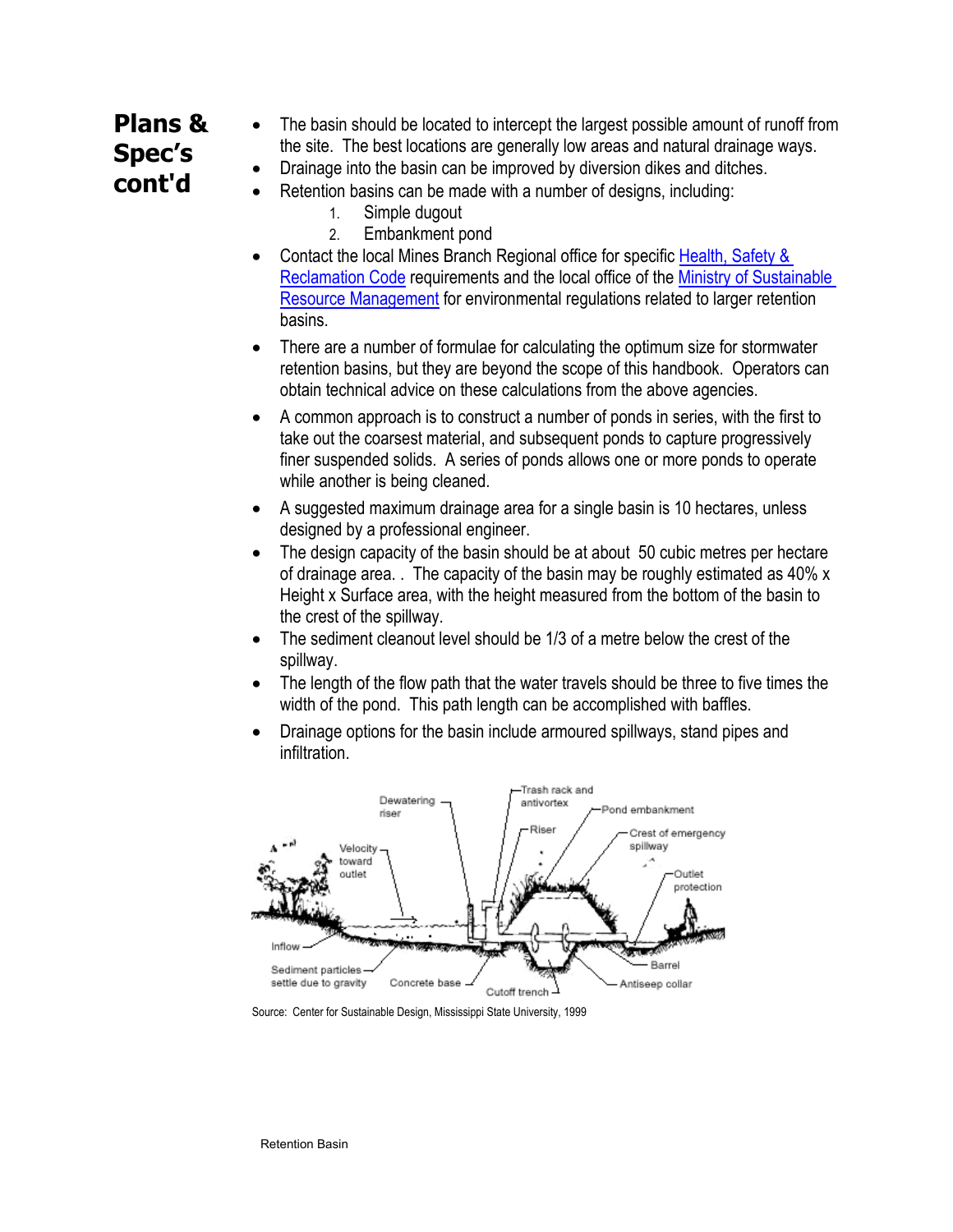## **Installation** • Only general retention basin design and construction practice instructions will be offered here.

• Site Preparation

Clear, grub and remove the topsoil from the area. Compact the area if it has been built up with fill.

**Embankment** 

Construct the embankment with clean mineral soil: free of roots, woody vegetation, oversized stones, rocks or other objectionable material. Areas on which mineral soil is to be placed should be previously scarified. The mineral soil should contain sufficient moisture to be formed into a ball by hand without crumbling. If water can be squeezed out of the ball, it is too wet for proper compaction. Place the mineral soil in 1.5-2.0 metres continuous layers over the entire length of the embankment. Compaction can be achieved by driving haul equipment over the mineral soil, so that the entire surface of the fill is traversed by at least one wheel or tread of the equipment. The embankment should be constructed to an elevation 10 percent higher than the design height to allow for settlement.

• Stand Pipe

The riser of the standpipe can be perforated plastic pipes, T-intersections or screened.

**Spillway** 

The spillway should not be routed over unprotected mineral soil. Design elevations, widths, entrance and exit channel slopes and armouring are critical to the successful operation of a spillway.

- Vegetative Stabilization The embankment and spillway of the retention basin should be stabilized with temporary vegetation within 15 days of completion of the basin.
- Erosion and Sediment Control The construction of the retention basin should be carried out in a manner that minimizes erosion and siltation of stormwater.
- **Maintenance** Clean out the retention basin before it becomes more than 1/3 full of sediment.

# **Additional Considerations**

• Due to the plastic nature of retention basin sludge, the area of the pond may have restricted land uses after aggregate operations have ceased. If any construction is planned for the area, complete removal of all sludge may be necessary. Alternative uses could be parks, designated gardens or local green spaces.